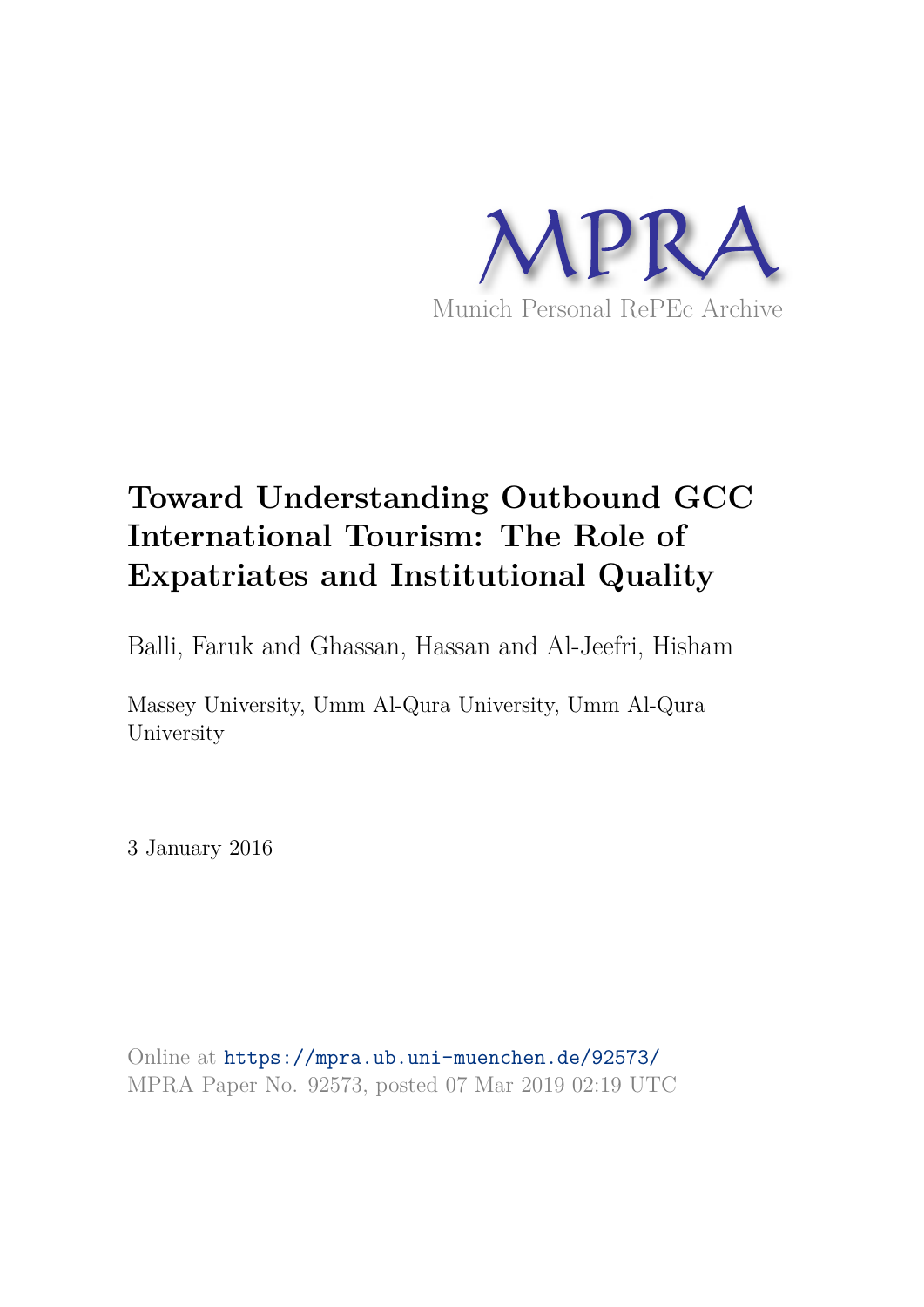# **Toward Understanding Outbound GCC International Tourism: The Role of Expatriates and Institutional Quality**

**Balli F.<sup>1</sup>Ghassan B. Hassan <sup>2</sup> Al-Jeefri H. Essam <sup>3</sup>** <sup>1</sup> Massey University  $2.3$  Umm Al-Qura University, Department of Economics Journal of Policy Research in Tourism, Leisure and Events (2019) DOI: [10.1080/19407963.2018.1556671](https://doi.org/10.1080/19407963.2018.1556671) 

# **Abstract**

This paper employs the gravity model using panel data analysis techniques to explain the dynamics of tourism outflows from Gulf Cooperation Council (GCC) countries to high-, middle-, and low-income countries. The results show that, among other known variables, immigrants living in the GCC region have rendered a positive advertising impact on outbound tourism destination decisions in GCC citizens. Apart from the immigrant effect, institutional quality in the destination country is a key determinant of outbound GCC tourism.

**JEL classification:** F24, F41, L83

**Keywords:** Bilateral international tourism demand, gravity equation, immigrants, institutional quality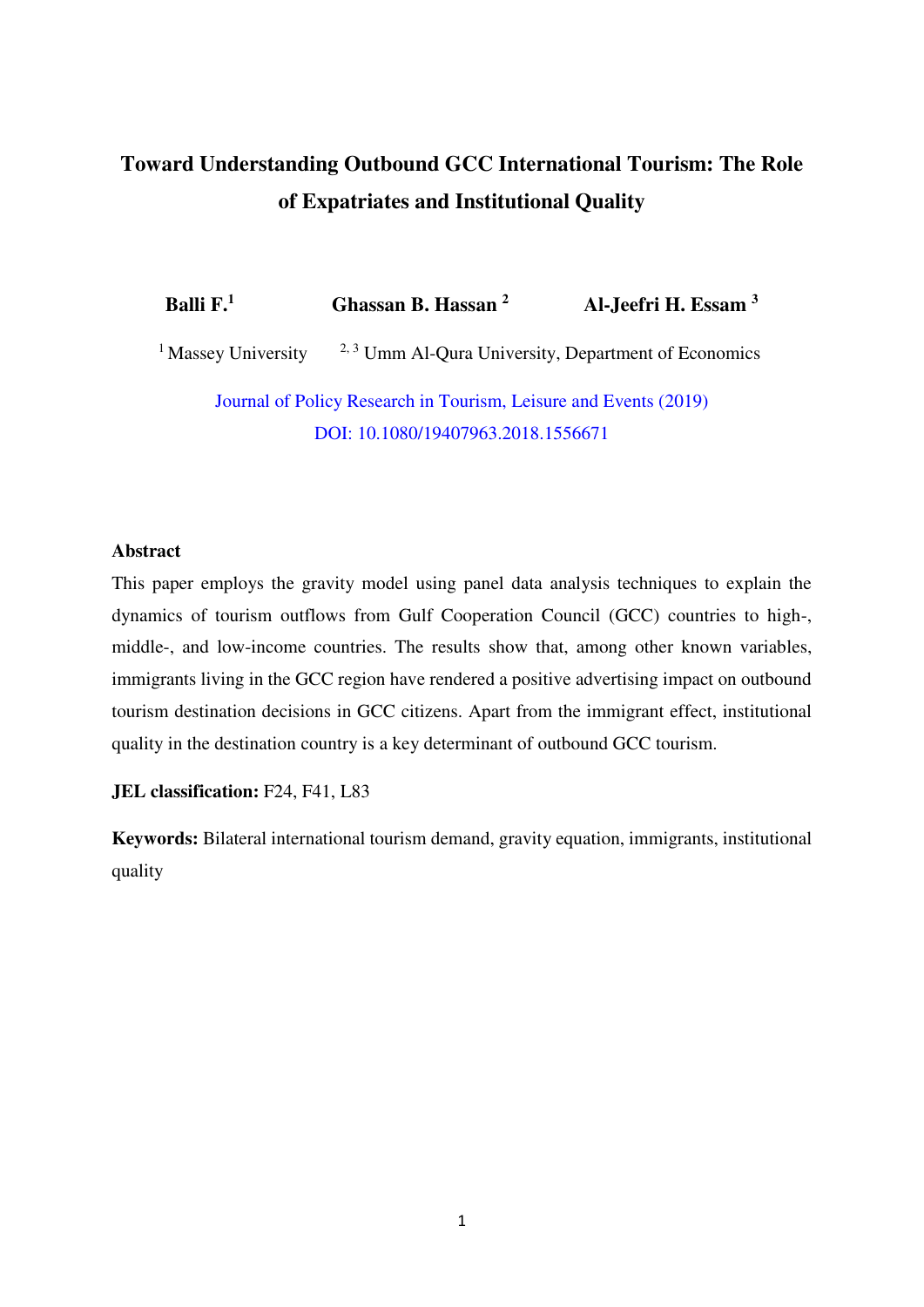#### **1. Introduction**

In a recent study, Balli, Balli, and Jean Louis (2016) showed how immigrant population within OECD countries serves as a tourism catalyst between the region and the countries from which these immigrants originated. Other researchers have explored this phenomenon in the context of tracing progress in the tourism field (Crouch, 1994; Witt and Witt, 1995; Song and Li, 2008; Song et al., 2012; Peng et al., 2014). The current paper aimed to take a look at the extant linkages from the standpoint of the tourism source countries as opposed to the tourism recipient countries.

On a broader scale, our paper improves upon the existing literature by testing the relevance of non-market factors, such as differential climatic conditions, expatriate population, and institutional quality, beyond the usual variables found in gravity models. Empirically, this study estimated the determinants of outbound tourism from six Gulf Cooperation Council (GCC) countries, i.e. Qatar, Saudi Arabia, Kuwait, United Arab Emirates, Bahrain, and Oman, to 54 different destinations as permitted by the available data.

GCC countries represent a largely appealing bloc for our investigation. They have similarities in terms of cultural affinities economic structure, population structure and climate conditions. Besides, they managed to gather a significant amount of wealth via crude oil and oil derived exports. Domestic needs to escape the heat, high purchasing power, and exposure to a diverse population of immigrants make the GCC a potential tourist source for many countries. According to a newly released report by Source Market Insights-GCC (2013), there has been tremendous growth in the GCC outbound tourism market over the years, reaching 37 million tourists in 2013; Saudi Arabia (the largest country in the bloc) accounted for 21 million. The amount spent overseas by GCC nationals was estimated at USD 65 million for the same year. By 2018, these expenditures are expected to reach USD 100 billion, owing partly to such initiatives as the common visa commenced in 2015 to facilitate tourism and international business with 35 foreign and Arab countries. The report also indicated that European countries, mostly Germany and the UK, given their close proximity, currently receive the larger share of the total tourists from the region, thereby benefitting the most from the influx of GCC outbound tourists.

The fundamental question that we raise in this research is whether the choice of destination by GCC nationals is simply business/income or habit driven (the lavish lifestyle) or motivated by the reason of visiting friends and relatives. We conjecture this is only a part of the equation, albeit not apparently an important one; similar to many people worldwide (especially highincome earners), safety is the primary concern of GCC nationals when travelling. Therefore,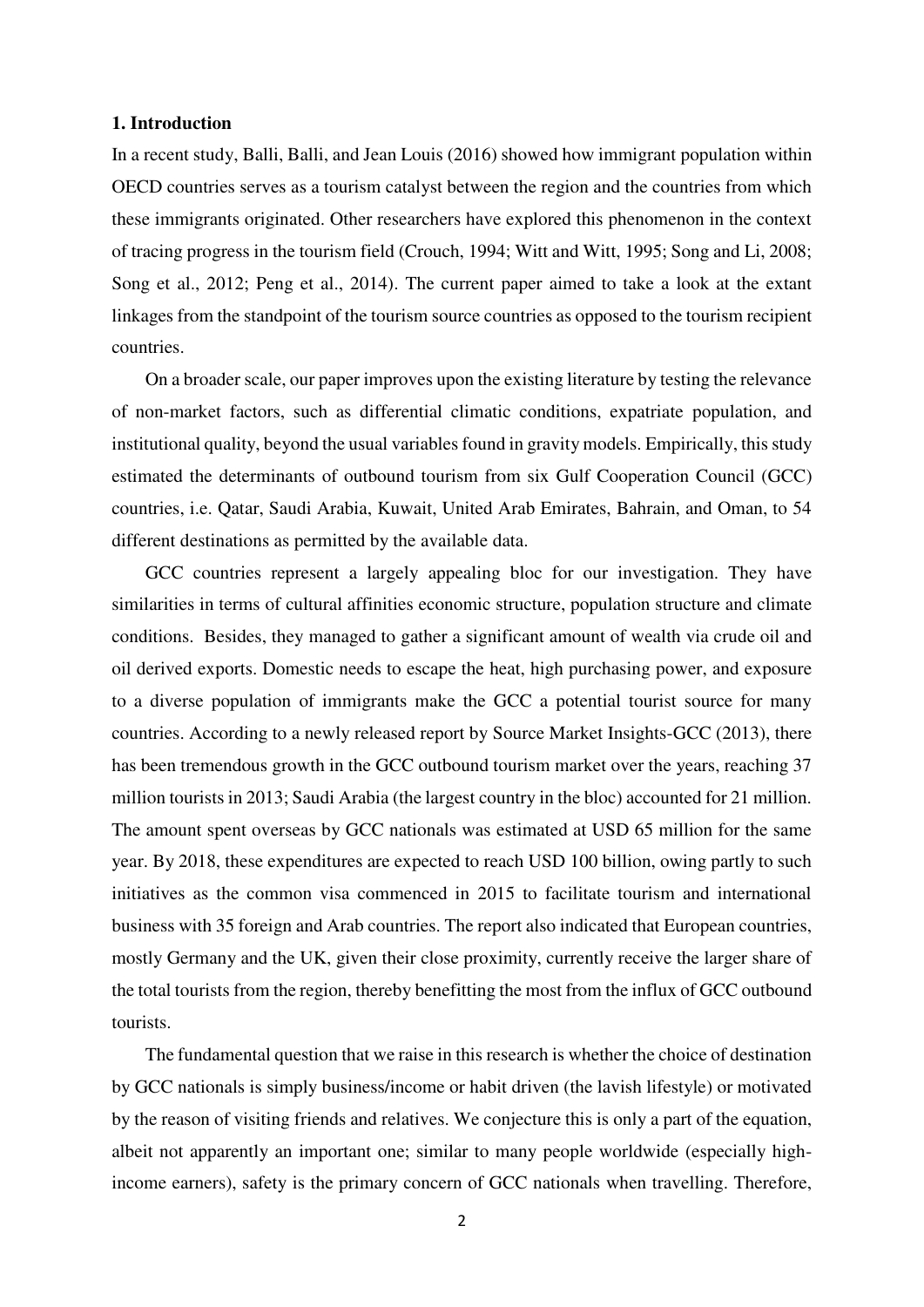institutional quality, in terms of the rule of law, civil liberty, and freedom, plays an important role, particularly for GCC nationals who are generally Muslims. In deciding to visit a place, GCC nationals would pay attention to special circumstances in the destination countries, such as the level of tolerance and/or acceptance of their religious observances in terms of prayers, dress code, and culture. One way to capture this facet of the analysis is through survey data, which tends to be costly and time-consuming to obtain. However, time series data on these variables have been collected by Transparency International and Freedom House<sup>1</sup>. Their data are useful for an empirical investigation on whether GCC nationals frequently visit the UK and Germany not only for the opportunities of shopping and sightseeing but also because they feel safe and at ease in these destinations as opposed to such countries as France, where recent laws have been put in place that challenge female Muslims' way of life.<sup>2</sup>

The determinants of the GCC outbound tourism deserve attention. GCC is a highly demanded region, where workers of various countries come and go based on the need for their skills. Accordingly, work and social interactions by immigrants/expatriates and nationals are inevitable. It remains unverified whether this conviviality drives both nationals and expatriates to visit the places of origin of their employees, friends, colleagues, and neighbors. From this perspective, GCC tourism might include more than the motives of rich tourists are wondering the world.

This paper is organized as follows. Section 2 reviews the literature. Section 3 describes the data, whereas Section 4 explains the methodology and the empirical model specifications. Section 5 discusses the results, and Section 6 presents our conclusions.

#### **2. Literature Review**

 $\overline{a}$ 

One strand in tourism research identifies the economic determinants of outbound tourism. Its focus has been on the relevance of income levels, consumer prices, travel costs, and exchange rates. [Seddighi and Shearing \(1997\)](http://www.sciencedirect.com/science/article/pii/S0261517711001403#bib20) and [Garin-Muñoz \(2009\)](http://www.sciencedirect.com/science/article/pii/S0261517711001403#bib10) reported that relative prices and real income are the main determinants of domestic tourism in the regions of Northumbria in the UK and Galicia in Spain, respectively. [Taylor and Ortiz \(2009\)](http://www.sciencedirect.com/science/article/pii/S0261517711001403#bib21) and [Bigano et al. \(2006\)](http://www.sciencedirect.com/science/article/pii/S0261517711001403#bib4)  confirmed these results. [Bigano et al. \(2006\)](http://www.sciencedirect.com/science/article/pii/S0261517711001403#bib4) found evidence that the income elasticity of domestic holidays is positive for countries with low incomes but falls as income grows,

<sup>&</sup>lt;sup>1</sup> Please see the Freedom House reports at <https://freedomhouse.org/reports>(accessed 4 February 2016).

<sup>&</sup>lt;sup>2</sup> Despite a new ruling by France's Council of State in August  $26$ ,  $2016$  that a ban on full-body bathing suits infringes on civil liberties, a number of mayors continue to call for the reversal of this decree. [http://www.cbc.ca/news/world/burkini-ban-france-overturned-1.3736823,](http://www.cbc.ca/news/world/burkini-ban-france-overturned-1.3736823) Accessed August 28, 2016.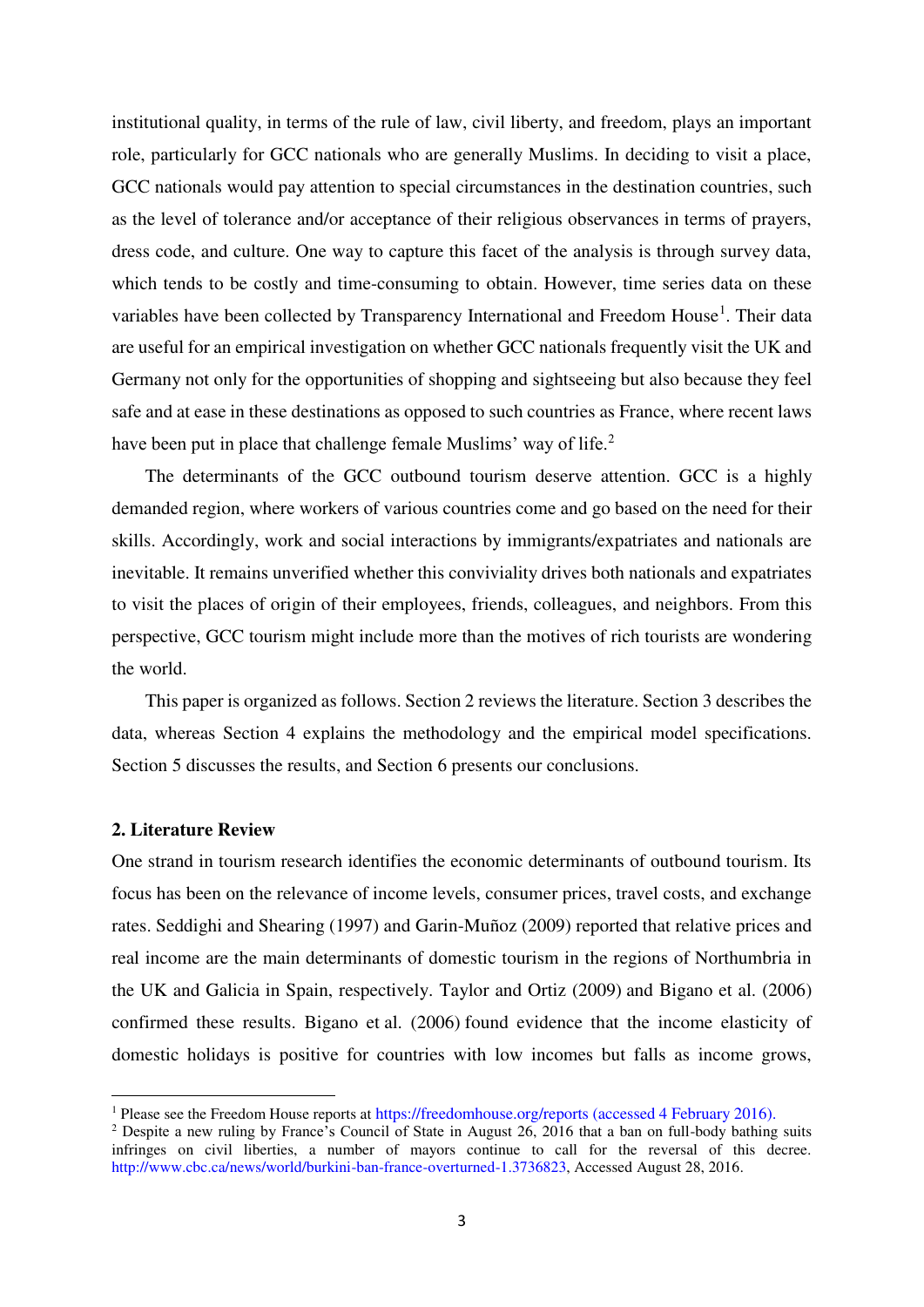eventually becoming negative. As [Athanasopoulos and Hyndman \(2008\)](http://www.sciencedirect.com/science/article/pii/S0261517711001403#bib2) further showed, GDP adversely impacts domestic tourism in Australia, as expressed by the number of nights spent for holiday purposes. The underlying rationale is that as income rises, Australians find it more rewarding to visit foreign destinations for their holidays. In this regard, the existence of a possible trade-off between overseas departures and trips within the country is an interesting line of research that has been explored in the literature (e.g., [Bigano et al., 2006\)](http://www.sciencedirect.com/science/article/pii/S0261517711001403#bib4).

Another strand of the literature has explored the relevance of macroeconomic variables using sophisticated econometric techniques, such as panel data co-integration analysis and M-GARCH, as being more instructive than the commonly used cointegration analysis or ordinary least squares (OLS) methods. These latter methods were used by Lim (1997), Song et al. (2000), Cortés Jiménez et al. (2009), Seo et al. (2009), Kim et al. (2012), and Seetaram (2012a). Their results have highlighted the positive effect of income (or wealth, in general) on outbound tourism.

Differential climatic condition as a determinant of outbound tourism has thus far received some attention from the literature despite the sheer size of tourism activities motivated by this factor. For instance, cold season in certain parts of the world induce citizens to visit or migrate for part of the year to tropical countries, per the so-called snowbird factors.<sup>3</sup> Likewise, citizens from countries of extremely hot temperatures tend to seek refuge in countries with moderate to low temperatures during certain parts of the year. Indeed, the bulk of tourism between Canada and the US, Mexico, the Caribbean, and Latin America is mostly tributary to differential climatic conditions. The same pattern is observed between neighboring countries in Europe and Australasia.

Empirically, we estimated a dynamic panel data model using outbound tourism data from the GCC to 54 countries for the period 1995–2013. By extending the usual gravity equation model, we found that the population of expatriates and institutional quality are key determinants of GCC outbound tourism. The volatility of inflation in tourism destination countries is not a deterrent, apparently owing to the high purchasing power of GCC nationals and the relative peg of their domestic currencies to the US dollar.

#### **3. Data Description**

 $\overline{a}$ 

We have gathered different datasets in order to perform the estimations. The data on passenger arrivals by nationality for each sample country were from the World Tourism Organization

<sup>&</sup>lt;sup>3</sup> This term, coined in the North American context, refers to the tendency among Canadians to choose to migrate mostly to the US and Mexico for part of the year to avoid the cold winter in Canada.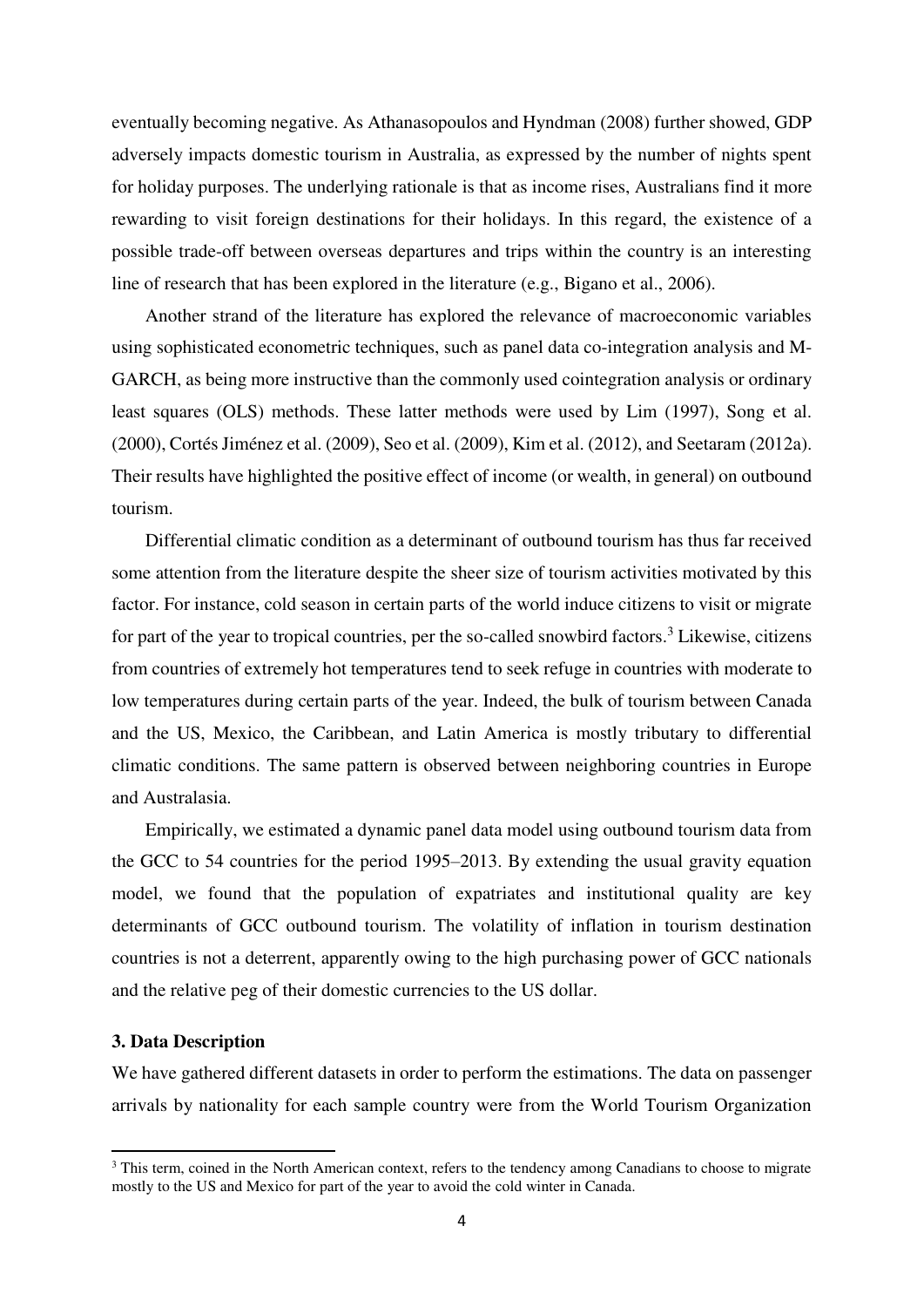(2014) and Compendium of Tourism Statistics database. The database was carefully scrutinized to capture the outbound tourism numbers from the six GCC countries to the 54 countries for the period 1995–2013. We also utilized data on bilateral immigrant stocks between each GCC country and the 54 countries from the United Nations' Immigration Database. The selection criterion was as follows: If country *j* has expatriates/immigrants who have been working in GCC countries, it was included.

To arrive at the determinants of outbound tourism, we employed macroeconomic indicators with bilateral trade variables. We gathered data on population, real GDP per capita, exchange rates, and inflation from the World Bank's World Development Indicators database. The real exchange rate here refers to the real exchange rate of country *i* and its volatility, calculated as the standard deviation over a 19-year period in the same way as the inflation volatility variable. We captured the importance of bilateral trade using data on total exports and imports in USD from the International Monetary Fund's Direction of Trade Database and measured institutional quality using Transparency International's Corruption Perception Index, which ranges from 0 to 10, with 10 being the highest quality.

In countries where social pressure exists owing to national security, governments are likely to abridge civil liberties by enacting laws or taking measures that create an atmosphere perceived to be hostile toward tourism. As GCC tourists are primarily Muslims, and therefore, have a way of life that may be deemed different from that of Westerners, it is fair to test whether GCC tourists factor in the stance of countries in terms of tolerance toward Muslims' dress codes and accommodation for prayers. A proxy for such data is the Freedom House's indices on (a) civil rights, which takes a value between 0 and 7, with 7 being the worst score; and (b) freedom of expression or beliefs, which classifies countries into three categories: "free" "partially free," or "not free."<sup>4</sup> Subsequently, we created the dummy variable Freedom, which takes 1 if a country is free and 0 otherwise (i.e., partly or not free).

Table 1 presents the descriptive statistics of the variables used in the empirical analysis. Although the interpretation of the variables may look straightforward, it is worth mentioning some important features of the key variables. Inflation in the host countries averages at 9.4%, which is currently far greater than the 2.2% in GCC countries, suggesting that a reduction in purchasing power may be of little concern to GCC tourists. The average score for civil liberties and public rights in the places visited is 3.6 and falls within the moderate range. Almost as

 $\overline{a}$ 

<sup>4</sup> Freedom House is a US-based [non-governmental organization](http://en.wikipedia.org/wiki/Non-governmental_organization) for research and advocacy on [democracy,](http://en.wikipedia.org/wiki/Democracy) [political freedom,](http://en.wikipedia.org/wiki/Freedom_(political)) and [human rights.](http://en.wikipedia.org/wiki/Human_rights)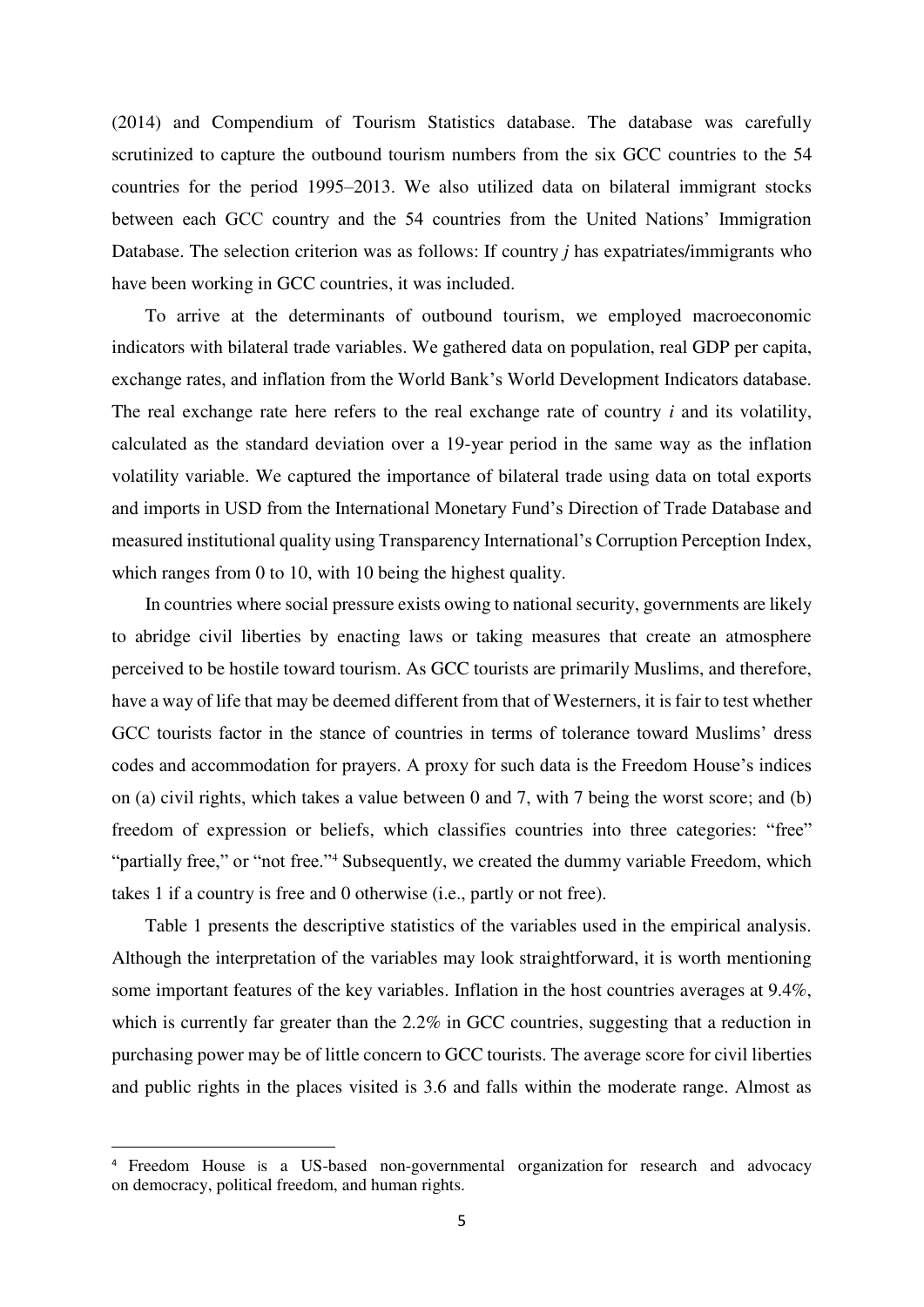many distributions skew to the right as those that skew to the left and peak per the kurtosis values. A right-skewness and a high kurtosis are observed for only three variables: Contiguous, inflation, and exchange rate.

#### **4. Methodology of the Dynamic Panel Data Model**

The need for dynamic panel data estimates stems from the valid critique of Naude and Saayman (2005): static panel data estimates of tourism flows (inbound or outbound) may suffer from omitted variables bias if repeat visits are not considered. The basic idea is that past visits to certain tourist destinations and memorable experiences are often great motivators for repeat visits to the same place or even neighboring states. Several authors have included lag variables in their model to capture this expectation (e.g., Alegre and Juaneda, 2006; Balli et al., 2013; Bowen and Clarke, 2009; Morrison, 2010). The present study followed a similar approach toward understanding tourism outflow from GCC countries to the selected 54 destination countries by postulating the following dynamic model:

$$
\Delta VST_{ij,t} = \delta_0 + \lambda_1 \Delta VST_{ij,t-1} + \delta_1 \Delta M_{ij,t} + \delta_2 \Delta Imm_{ij,t} + \delta_3 \Delta CVL_{jt} + \varepsilon_{ij,t} \tag{1}
$$

In the existence of lagged dependent variables as independent variables, OLS method becomes insufficient, as it delivers estimates that are biased owing to the endogeneity problem. We adhered to the proposed solution of Arellano and Bond (1991) and used lagged dependent variables as instruments in a generalized method of moments set up to obtain consistent and efficient estimates.

The estimated equation derived from the gravity equation is presented in equation (1). Indices *i* and *j* indicate immigrant-receiving (GCC) and source countries (non-GCC countries), respectively; *t* is time. *VST* corresponds the tourism inflow<sup>5</sup> from *i* to *j*, and  $M_{ij} =$  $(Y_j, Y_i, P_j, P_i, ER_i)$ , with Y being the real GDP per capita (for both *i* and *j*), P being the volatility of the inflation rate for both countries  $i$  and  $j$ , and  $ER$  being the real exchange rate. Imm represents the *Immigrant* variable;  $CVL$  is civil liberty.  $\alpha_{ii}$  corresponds to unobserved country parameters with a variance of  $\sigma_{\alpha}^2$ , and  $\mu_t$  indicates the time-fixed effects with a variance of  $\sigma_{\mu}^2$ . ε is the disturbance term.

 $\overline{a}$ 

<sup>&</sup>lt;sup>5</sup> In the growth models,  $1 + g_x = \frac{x_t}{x_t}$  $\frac{x_t}{x_{t-1}}$ ; thus, we used  $\ln(1 + g_x) = \ln\left(\frac{x_t}{x_{t-1}}\right)$  $\frac{x}{x_{t-1}}$   $\cong$   $g_{\ln(x)}$  if  $0 < g_x < 1$ . In this case, we modelled the growth of visitors from country  $i$  to country  $j$ .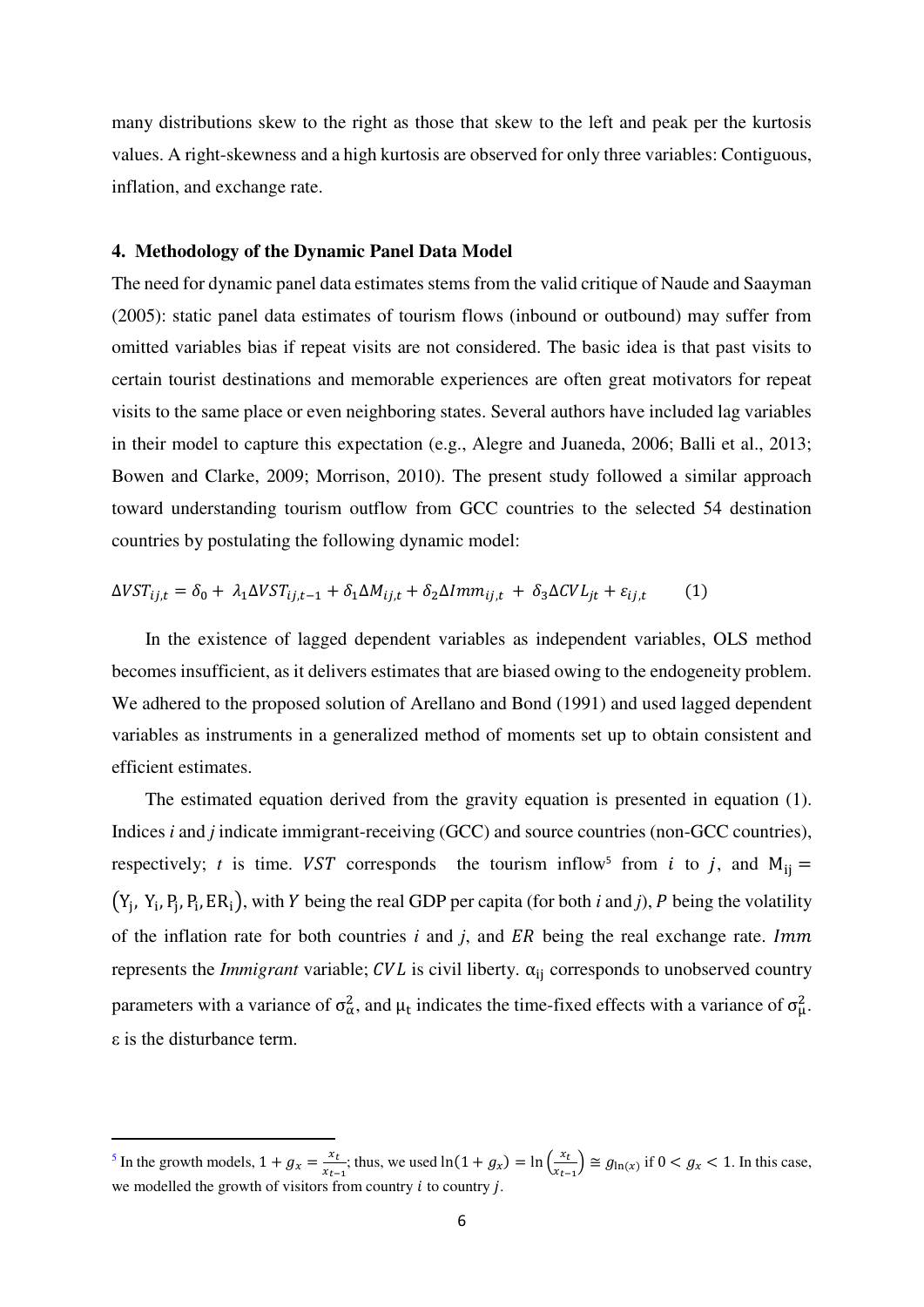#### **5. Empirical Findings**

#### *5.1 General Findings*

Table 2 contains the generalized method of moments estimation of our dynamic model capturing the persistence of tourism flows per Eq. (1). We tested for both the autocorrelation and heteroscedasticity of the errors to find evidence that heteroscedasticity was an issue but not autocorrelation, as the first- and second-order Arellano–Bond correlation tests had *p*-values greater than 10%. The *p-*value of Sargan's *J* test of over-identifying restrictions also led to the rejection of the null hypothesis that the lagged dependent variables as instrument was exogenous in any of the specified models. The heteroscedasticity problem was addressed using robust standard errors. The first column in Table 2 presents information pertinent to the baseline model of the determinants of tourism demand. One aspect that is not captured as a determinant of outbound tourism is repeat visits to known places. To overcome this problem, we estimated a dynamic panel data model that incorporates the lagged dependent variables as an explanatory variable.

The first column in Table 2 contains the entire sample without expatriates/immigrants and quality of institution variables. In the results, the coefficient estimate of the lagged dependent variable (*ln* (*Tourist flows<sub>ij,t-1</sub>)*) is shown to be statistically significant at the 1% level, suggesting that past visits only explain 0.09% of the current GCC outbound tourism for every 1 percentage point shock. This outcome is, by all measures, a weak persistence indicator, pointing to GCC tourists opting for a well-diversified base of vacation destinations. Columns 3 and 4 in Table 2 show sub-grouped country sets for high and low income; the lagged dependent variable is 0.33% for high-income countries and 0.05% for low-income countries. The results suggest the higher likelihood for a GCC tourist to visit a country again in the next year if that country is a high-income country.

We gradually augmented the baseline model to test the importance of immigration and different civil liberty scores. The results are presented in Columns 2 of Table 2, with these variables controlled. The presence of immigrants/expatriates in the GCC countries accelerated outbound tourism by 42 basis points for every 100 percentage points, with a standard error of 0.01. When we restricted the sample country set with low-income countries, this coefficient increased to 56 and still highly significant (see Column 4, Table 2). For the high-income countries (Column 3, Table 2), the coefficient turns to 0.07—still significant, but on the weaker side. This result supports the recent findings by Balli et al. (2016): the immigrant population living in a country is an important factor for tourism flows to the home countries of those immigrants and in the case of GCC countries, this is no exception.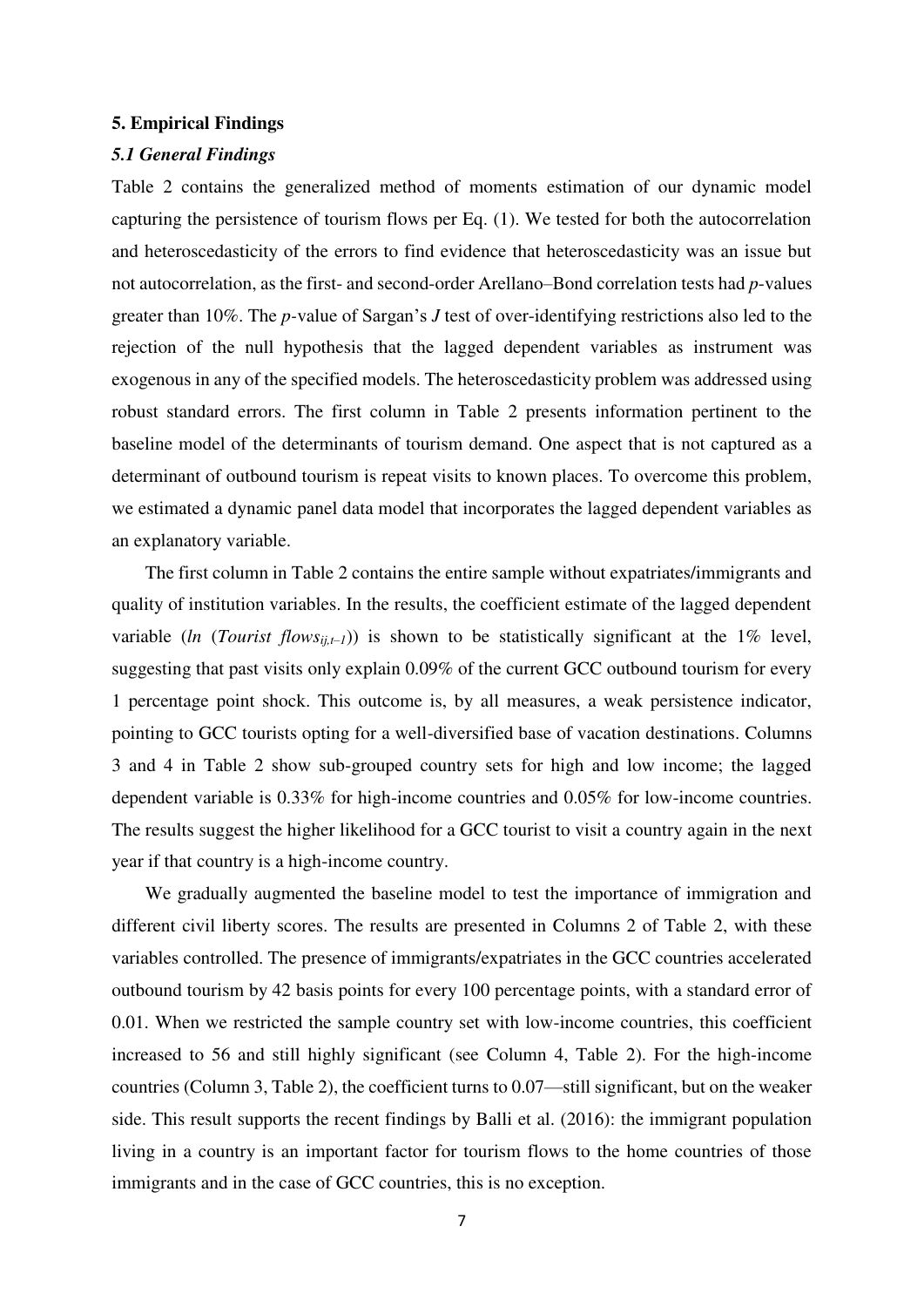Similarly, countries with a higher degree of tolerance toward the Muslim way of life, as captured by the civil liberty variable, tend to receive a fair share of the tourist flows from GCC. Columns 2 to 4 in Table 2 present the results corresponding to the joint estimation of all the variables above the baseline model. For the entire sample (Column 2) and high-income (Column 3) and low-income samples (Column 4), the Civil Liberty coefficient is positive and statistically significant, supporting our claim that civil liberty rights are crucial for GCC visitors in selecting tourism destinations.

#### *5.2 The Expatriate–Tourism Nexus*

An important feature depicted in the results of the static and dynamic panel estimations is that immigrants/expatriates living in GCC countries influence outbound tourism, and hence, create what the literature terms "familiarity bias" when it comes to destination choice of GCC-based tourists. For every percentage point increase in the expatriate population, the expatriate– tourism nexus is notably higher, given the sheer size of the expatriate population relative to nationals within GCC and the commanding purchasing power of GCC nationals. In exploring this linkage, we observed significant differences in the distribution of GCC outbound tourism across expatriates' countries of origin. As shown in Tables 3a to 3d, countries with a larger pool of emigrants to GCC receive the bulk of GCC tourism flows. For instance, whereas the average percentage change in Qatar's outbound tourism was only at 215% (Table 3a for the period 1995–2013), the same statistic for countries like the Philippines, Indonesia, Iran, China, and Turkey exceeded 1000%. A similar pattern was observed for other GCC countries. Apart from Western countries, where the increase in tourism outflows can be explained by other factors, the bulk of GCC's outbound tourism to countries such as the Philippines, Indonesia, China (to some extent), Thailand, and Turkey, is attributed to the advertising effect by the expatriates regarding their home country (Balli et al. 2016). That is, the day-to-day interaction between expatriates and nationals drives GCC nationals to consider these destinations when the time comes to make a vacation decision.

#### **6. Conclusion**

This study aimed to document the drivers of the international outbound tourism of GCC countries, and in particular, to determine whether the presence of expatriates and institutional quality in the form of civil liberties play an important role. Using dynamic panel data analysis techniques and data on outbound tourism from GCC to 54 destinations, we found that these variables are indeed key underlying factors above the usual gravity model variables. GCC tourists mostly travel to places that have higher quality of institutions, have more expatriates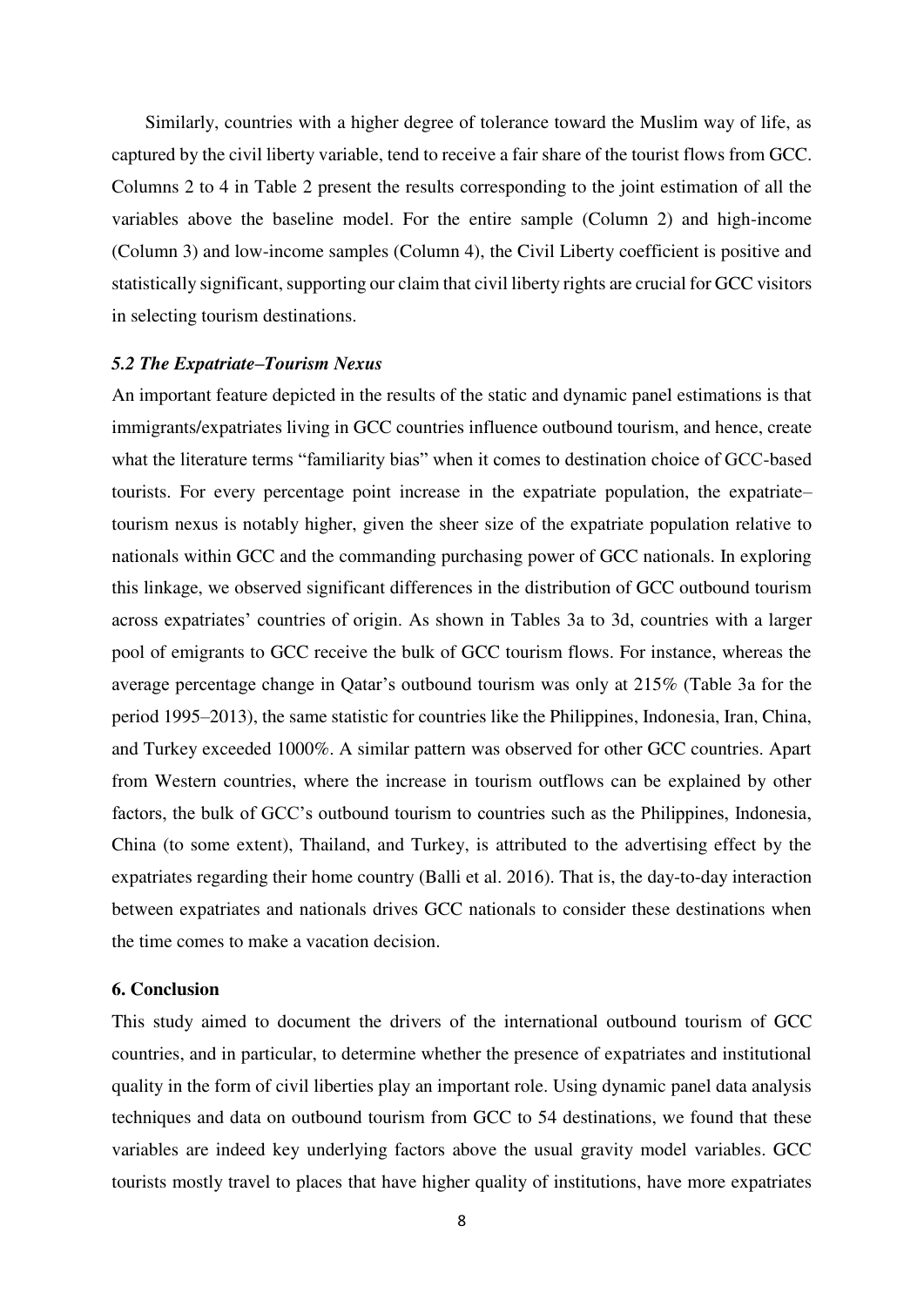working in the country they live, and where they had not been to or that are simply new to them.

Overall, immigrants living in the GCC region create an advertising affect in tourism for GCC locals and attract the outbound tourism from this region to their countries of origin. At this stage, countries need to see the potential of their expatriates and use it to promote tourist flow from their country of residence.

#### **Acknowledgements**:

The authors would like to thank the Deanship of Scientific Research at Umm Al-Qura University for the continuous support. This work was supported financially by the Deanship of Scientific Research at Umm Al-Qura University to Prof. Hassan B. Ghassan (Grant Code: 15- ADM-3-1-0005).

## **References**

- Alegre, J., and Juaneda, C. (2006). Destination loyalty consumers' economic behaviour. *Annals of Tourism Research***,** 33 (3), 684–706.
- Arellano, M., and Bond, S. (1991). Some tests of specification for panel data: Monte Carlo evidence and an application to employment equations. *The Review of Economic Studies*, 58(2), 277-297.
- Athanasopoulos, G., and Hyndman, R.J. (2008). Modelling and forecasting Australian domestic tourism. *Tourism Management*, 29(1), 19–31.
- Balli, F., Balli, H.O., and Louis, R.J. (2016). The impacts of immigrants and institutions on bilateral tourism flows. *Tourism Management*, 52, 221–229.
- Balli, F., Balli, H.O., and Cebeci, K. (2013). Impacts of exported Turkish soap operas and visafree entry on inbound tourism to Turkey. *Tourism Management*, 37,186–192.
- Baltagi, B.H. (2013). Econometric Analysis of Panel Data. 5<sup>th</sup> ed. Chichester, UK: Wiley.
- Bowen, D., & Clarke, J. (2009). Contemporary Tourist Behaviour. Wallingford, Oxon: CABI
- Choi, I. (2001). Unit root tests for panel data. *Journal of International Money and Finance*, 20, 249–272.
- Cortés-Jimenéz, I., Durbarry, R., and Pulina, M. (2009). Estimation of outbound Italian tourism demand: A monthly dynamic EC-LAIDS model. *Tourism Economics*, 15(3), 547–565
- Crouch, G.I. (1994). The study of international tourism demand: a survey of practice. *Journal of Travel Research*, 32 (4), 41–45
- Feng, K., and Page S.J. (2000). An exploratory study of the tourism, migration–immigration nexus: travel experiences of Chinese residents in New Zealand. *Current Issues in Tourism*, 3(3) 246–281.
- Foad, H. (2011). [Immigration and equity home bias.](http://ideas.repec.org/a/eee/jimfin/v30y2011i6p982-998.html) *[Journal of International Money and](http://ideas.repec.org/s/eee/jimfin.html)  [Finance](http://ideas.repec.org/s/eee/jimfin.html)*, 30(6), 982–999.
- Garín-Muñoz, T. (2009). Tourism in Galicia: domestic and foreign demand. *Tourism Economics*, 15(4), 753–769.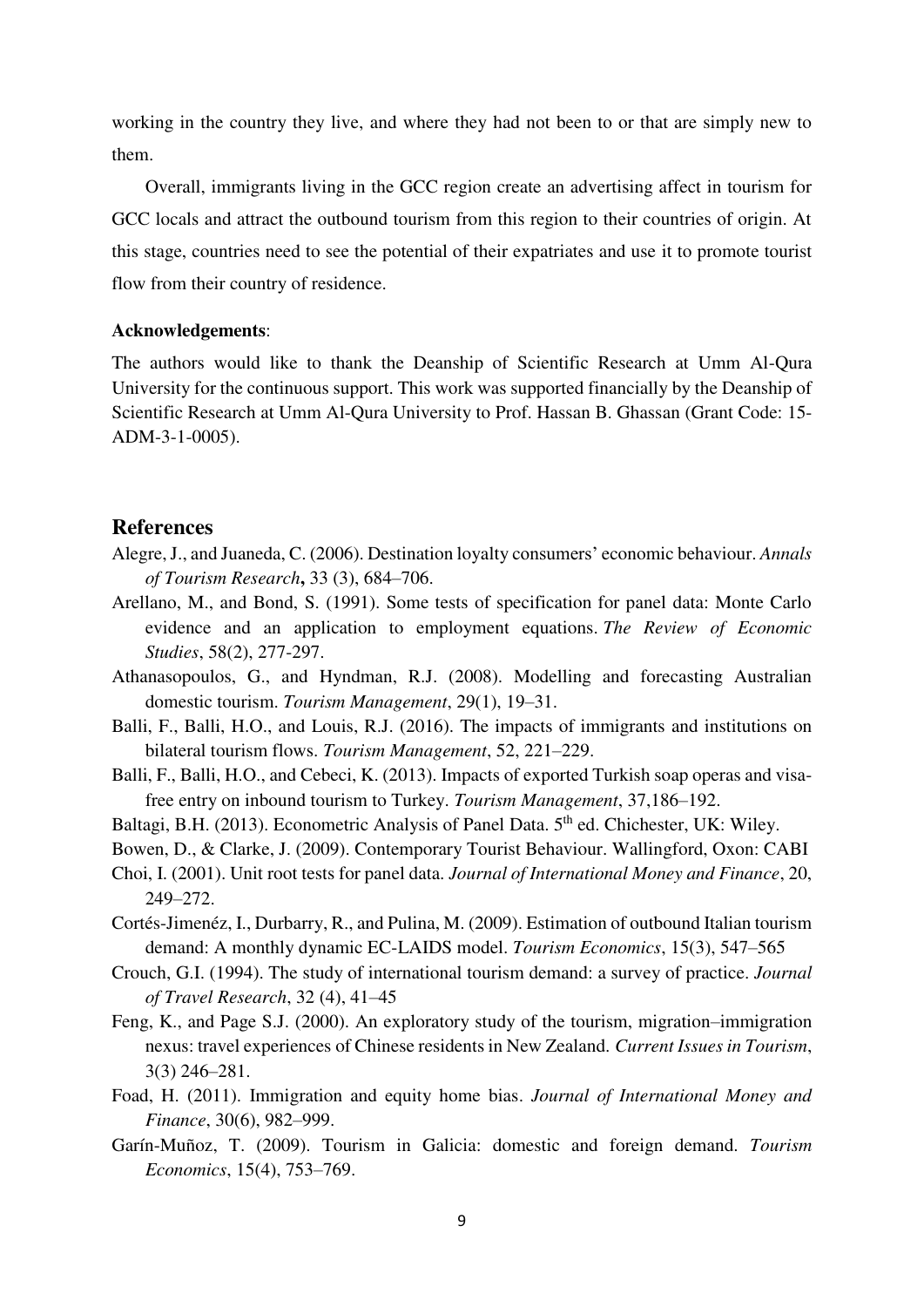- Genç, M. (2012). Migration and tourism flows to New Zealand. *Quantitative Methods in Tourism Economics*. 113–126.
- Girma, S., and Yu, Z. (2002). The link between immigration and trade: evidence from the United Kingdom. *Review of World Economics* (Weltwirtschaftliches Archiv), 127(1), 115–130.
- Gould, D. (1994). Immigrant links to the home country: empirical implications for U.S. bilateral trade flows. *The Review of Economics and Statistics*, 76(2), 302–316.
- Head, K., & Ries, J. (1998). Immigration and trade creation: econometric evidence from Canada. *Canadian Journal of Economics*, 31(1), 47–62.
- Jackson, R.T. (1990) VFR tourism: is it underestimated? *Journal of Tourism Studies*, 1(2)10– 17.
- Kim, H.B., Park, J.H., Lee, S.K., and Jang, S.S. (2012). Do expectations of future wealth increase outbound tourism? Evidence from Korea. *Tourism Management*, 33(5), 1141– 1147.
- King, B. (1994). What is ethnic tourism? An Australian perspective. *Tourism Management*, 15(3), 173-176.
- Leitaõ, N.C., and Shahbaz, M. (2012). Migration and tourism demand. *Theoretical and Applied Economics*, 19, 39–48.
- Lim, C. (1997). Review of international tourism demand models. *Annals of Tourism Research*, 24(4), 835–849.
- Lütkepohl, H., Saikkonen, P., and Trenkler C. (2004). Testing for the cointegrating rank of a VAR process with level shift at unknown time. *Econometrica*, 72(2), 647–662.
- Massidda, C., Etzo, I., and Piras, R. (2014) Migration and inbound tourism: An Italian perspective. *Current Issues in Tourism*, 18(12), 1152-1171.
- Maddala, G.S., and Wu, S. (1999). A comparative study of unit root tests with panel data and a new simple test. *Oxford Bulletin of Economics and Statistics*, 61, 631–652.
- Mechinda, P., Sirivan S., and Nak G. (2009). An examination of tourists' attitudinal and behavioral loyalty: comparison between domestic and international tourists. *Journal of Vacation Marketing*, 15(2), 129–148.
- Naude, W.A., and Saayman, A. (2005). Determinants of tourist arrivals in Africa: a panel data regression analysis. *Tourism Economics*, 11(3), 365–391.
- Partridge, J., and Furtan, H. (2008). Immigration wave effects on Canada's trade flows. *Canadian Public Policy*, 34(2), 192–214.
- Peng, B., Song, H., and Crouch, G.I. (2014). A meta-analysis of international tourism demand forecasting and implications for practice. *Tourism Management*, 45, 181–193
- Seddighi, H.R., and Shearing, D.F. (1997). The demand for tourism in North East England with special reference to Northumbria: an empirical analysis. *Tourism Management*, 18(8), 499–511.
- Seo, J.H., Park, S.Y., and Yu, L. (2009). The analysis of the relationships of Korean outbound tourism demand: Jeju Island and three international destinations. *Tourism Management*, 30(4), 53–-543.
- Seetaram, N. (2012a). Estimating demand elasticities for Australia's international outbound tourism. *Tourism Economics*, 18(5), 999–1017.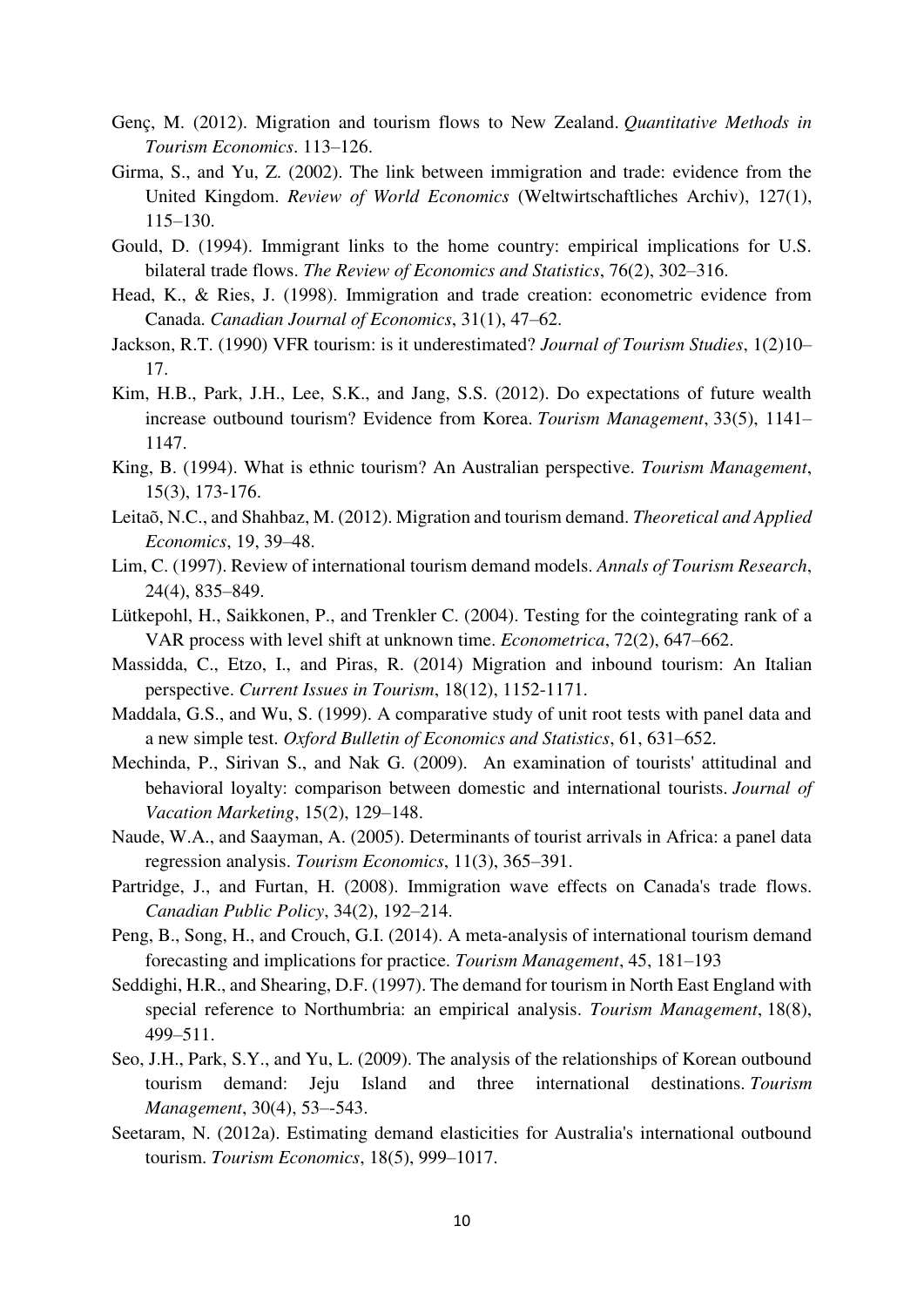- Seetaram, N. (2012b). Immigration and international inbound tourism: empirical evidence from Australia. *Tourism Management*, 33(6), 1535–1543.
- Song, H., and Li, G. (2008). Tourism demand modelling and forecasting. *Tourism Management*, 29 (2). 23–45
- Song, H., Romilly, P and Liu, X. (2000). An empirical study of outbound tourism demand in the UK. *Applied Economics*, 32(5), 611–624.
- Song, H., Dwyer, L., Li, G., and Cao, Z. (2012). Tourism economics research: a review and assessment. *Annals of Tourism Research*, 39(3), 1653–1682.
- Tinbergen, J. (1962). Shaping the World Economy: Suggestions for an International Economic Policy. New York: The Twentieth Century Fund.
- Williams, A. M., and Hall, C. M. (2001). Tourism, migration, circulation and mobility: The contingencies of time and place. In A. M. Williams, & C. M. Hall (Eds.) Tourism and Migration: New Relationship between Production and Consumption (pp. 1–60). Kluwer Academic Publishers
- Witt, S.F., and Witt, C.A. (1995). Forecasting tourism demand: a review of empirical research. *International Journal of Forecasting*, 11, 447–475.
- World Tourism Organization (2014) and the Compendium of Tourism Statistics database
- Um, S., Chon, K., and Ro, Y. (2006). Antecedents of revisit intention. *Annals of Tourism Research*, 33(4), 1141–1158.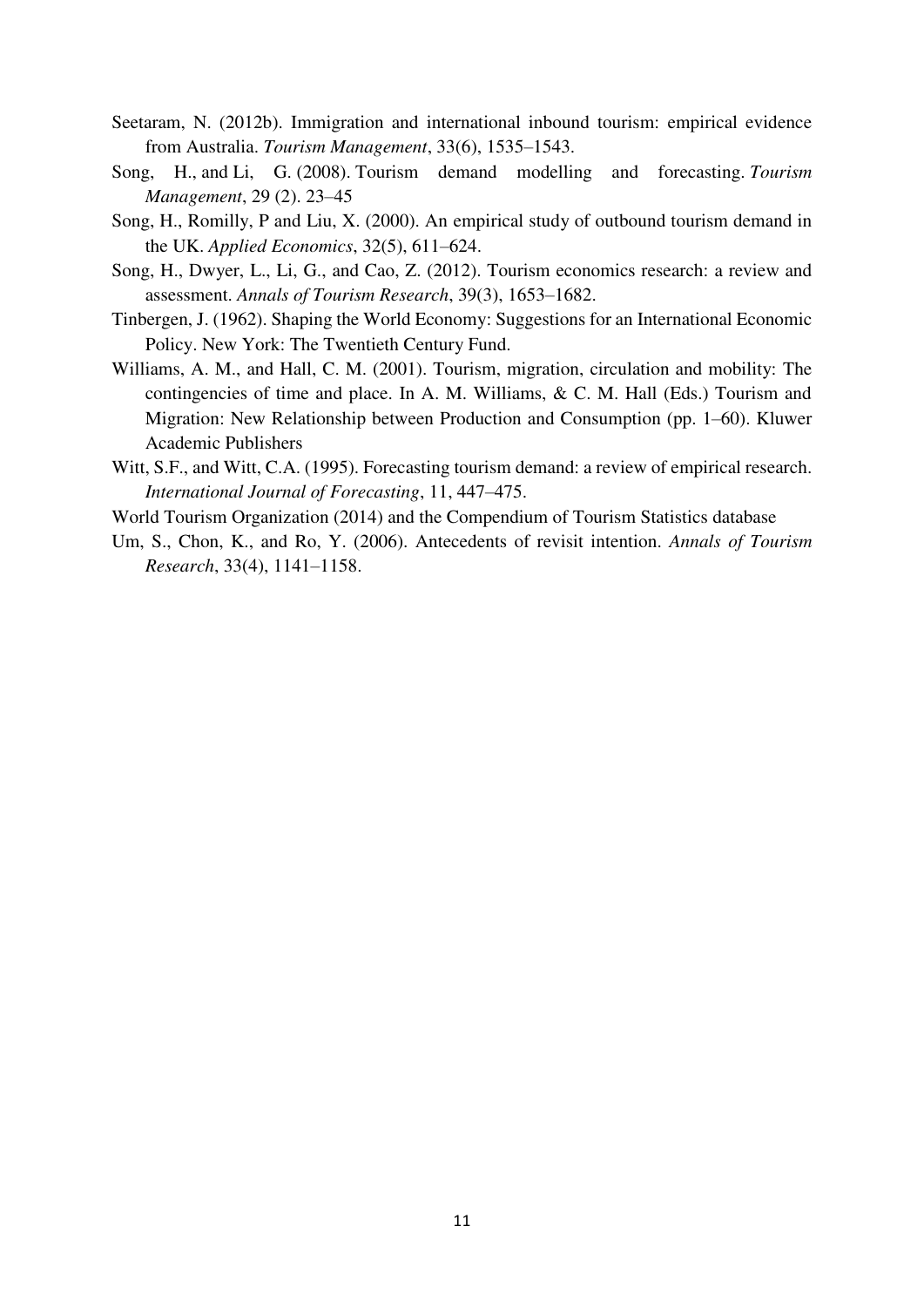|                               | <b>Observations</b> | Mean  | Std. Dev. | Maximum | Minimum | <b>Skewness</b> | Kurtosis |
|-------------------------------|---------------------|-------|-----------|---------|---------|-----------------|----------|
| Exchange rate <sub>i</sub>    | 2161                | 1.08  | 0.45      | 1.98    | 0.46    | 1.45            | 12.04    |
| Log(Gdpc) <sub>i</sub>        | 2161                | 9.99  | 1.52      | 11.44   | 5.19    | 0.15            | 1.93     |
| Log(Gdpc) <sub>j</sub>        | 2161                | 8.45  | 0.64      | 11.25   | 5.19    | 0.13            | 2.40     |
| $Log (Expert)_{ij}$           | 2161                | 1.094 | 3.09      | 17.20   | 0.34    | $-0.50$         | 2.99     |
| $Log (Immigrant)_{ii}$        | 2161                | 5.88  | 5.00      | 14.86   | 0.03    | $-0.03$         | 1.44     |
| Log (Population) <sub>i</sub> | 2161                | 17.33 | 1.61      | 20.94   | 13.24   | $-0.20$         | 3.01     |
| <b>Inflation</b> <sub>i</sub> | 2161                | 9.41  | 30.54     | 400.32  | $-4.86$ | 2.84            | 53.32    |
| <b>Inflation</b> <sub>i</sub> | 2161                | 4.31  | 12.22     | 120.32  | $-1.12$ | 0.45            | 50.76    |
| $Log(Visit)_{ij}$             | 2161                | 8.27  | 2.58      | 15.43   | 0.69    | 0.07            | 2.84     |
| $PR_i$                        | 2161                | 3.65  | 1.97      | 7.00    | 1.00    | 0.09            | 1.74     |
| $CL_j$                        | 2161                | 3.57  | 1.67      | 7.00    | 1.00    | $-0.10$         | 2.14     |

 **Table 1.** Descriptive Statistics for Variables

See text for the definition of the variables.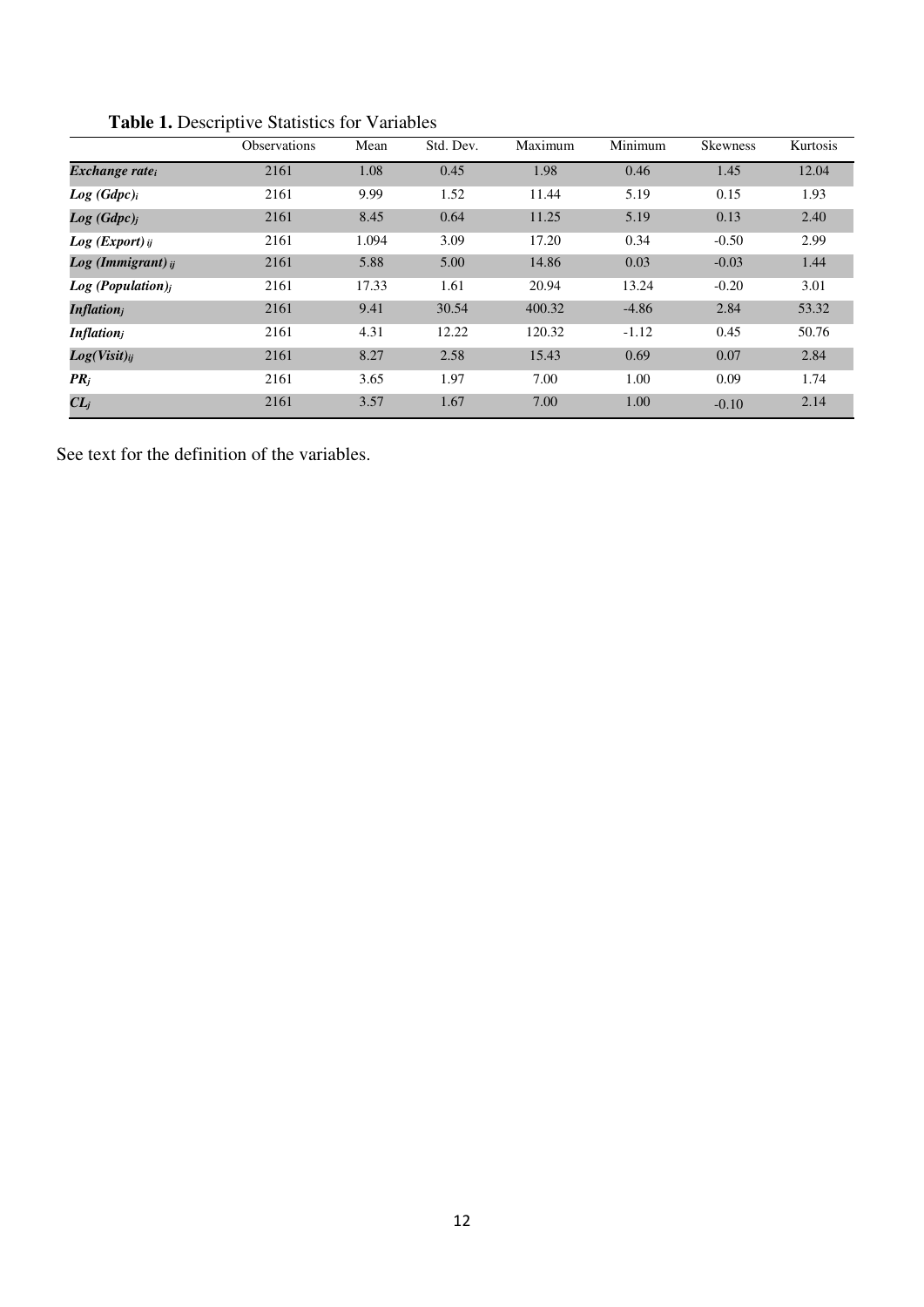## **Table 2.** Dynamic Panel Data Estimation

Dependent variable: Ln (*Tourism flowsij+1*)

|                                               | <b>Whole Sample</b> | <b>Whole Sample</b> | <b>High Income</b> | <b>Low Income</b> |  |
|-----------------------------------------------|---------------------|---------------------|--------------------|-------------------|--|
|                                               |                     |                     | <b>Countries</b>   | <b>Countries</b>  |  |
| In ( <i>Tourist flows</i> <sub>ij,t-1</sub> ) | $0.09(0.01)$ ***    | $0.07(0.01)$ ***    | $0.33(0.02)$ ***   | $0.05(0.0)$ ***   |  |
| $ln(Import_{ii})$                             | $0.18(0.02)$ ***    | $0.22(0.01)$ ***    | $0.14(0.02)$ ***   | $0.15(0.02)$ ***  |  |
| ln(Population <sub>j</sub> )                  | $-0.11(0.10)$       | $-0.08(0.12)$       | $-0.12(0.32)$      | $-0.52(0.12)$ *** |  |
| $ln(Gdpc_i)$                                  | $0.54(0.03)$ ***    | $0.51(0.01)$ ***    | $0.23(0.11)$ **    | $0.33(0.02)$ ***  |  |
| <b>SARS</b>                                   | $-0.05(0.03)$       | $-0.03(0.04)$       | $-0.02(0.02)$      | $-0.05(0.02)$ **  |  |
| <b>Inflation</b> i                            | 0.02(0.02)          | 0.01(0.01)          | 0.01(0.01)         | 0.00(0.04)        |  |
| $\mathbf{Exchange}_i$                         | $-0.07(0.02)$ ***   | $-0.06(0.01)$ ***   | $-0.13(0.02)$ ***  | $-0.04(0.05)$     |  |
| <i>Immigration</i> $_{ii}$                    |                     | $0.42(0.01)$ ***    | $0.07(0.04)^*$     | $0.56(0.05)$ ***  |  |
| $CL_i$                                        |                     | $0.13(0.01)$ ***    | $0.62(0.15)$ ***   | $0.14(0.04)$ ***  |  |
| <b>No. of observations</b>                    | 1800                | 1800                | 764                | 1036              |  |
| Sargan statistic                              | 0.44                | 0.42                | 0.24               | 0.31              |  |
| <i>p</i> -value                               |                     |                     |                    |                   |  |
| $AB(1)$ test <i>p</i> -value                  | 0.13                | 0.14                | 0.20               | 0.25              |  |
| $AB(2)$ test <i>p</i> -value                  | 0.16                | 0.41                | 0.25               | 0.21              |  |

*Notes*: \*, \*\* and \*\*\* indicate that the coefficient is significant at the 10%, 5% and 1% level respectively. Standard errors are reported in parentheses. See Table 1 for the variable definitions. AB, Arellano–Bond stand for the autocorrelation test results for the first and second degree, respectively.

#### **Tables 3.**

| Table 3a. % Change in Qatar's outbound tourism in the destination countries between 1995 and 2013 |       |
|---------------------------------------------------------------------------------------------------|-------|
| India                                                                                             | 106%  |
| <b>Philippines</b>                                                                                | 1308% |
| <b>Bangladesh</b> <sup>6</sup>                                                                    | N/A   |
| <b>Pakistan</b>                                                                                   | 79%   |
| Egypt                                                                                             | 130%  |
| Jordan                                                                                            | 120%  |
| <b>Indonesia</b>                                                                                  | 500%  |
| $\text{Iran}^7$                                                                                   | 1100% |
| <b>UK</b>                                                                                         | 800%  |
| <b>USA</b>                                                                                        | 519%  |
| <b>Tunisia</b>                                                                                    | 285%  |
| <b>Morocco</b>                                                                                    | 493%  |
| Lebanon                                                                                           | 717%  |
| Canada                                                                                            | 487%  |
| <b>China</b>                                                                                      | 6100% |
| <b>Turkey</b>                                                                                     | 2042% |
| Overall average change in Qatar's outbound tourism                                                | 215%  |
| Source: See Table 1.                                                                              |       |

 $\overline{a}$ 

 $^6$  The data for Bangladesh are not precise.<br>
<sup>7</sup> There are almost no Iranians workers in the GCC or in Europe